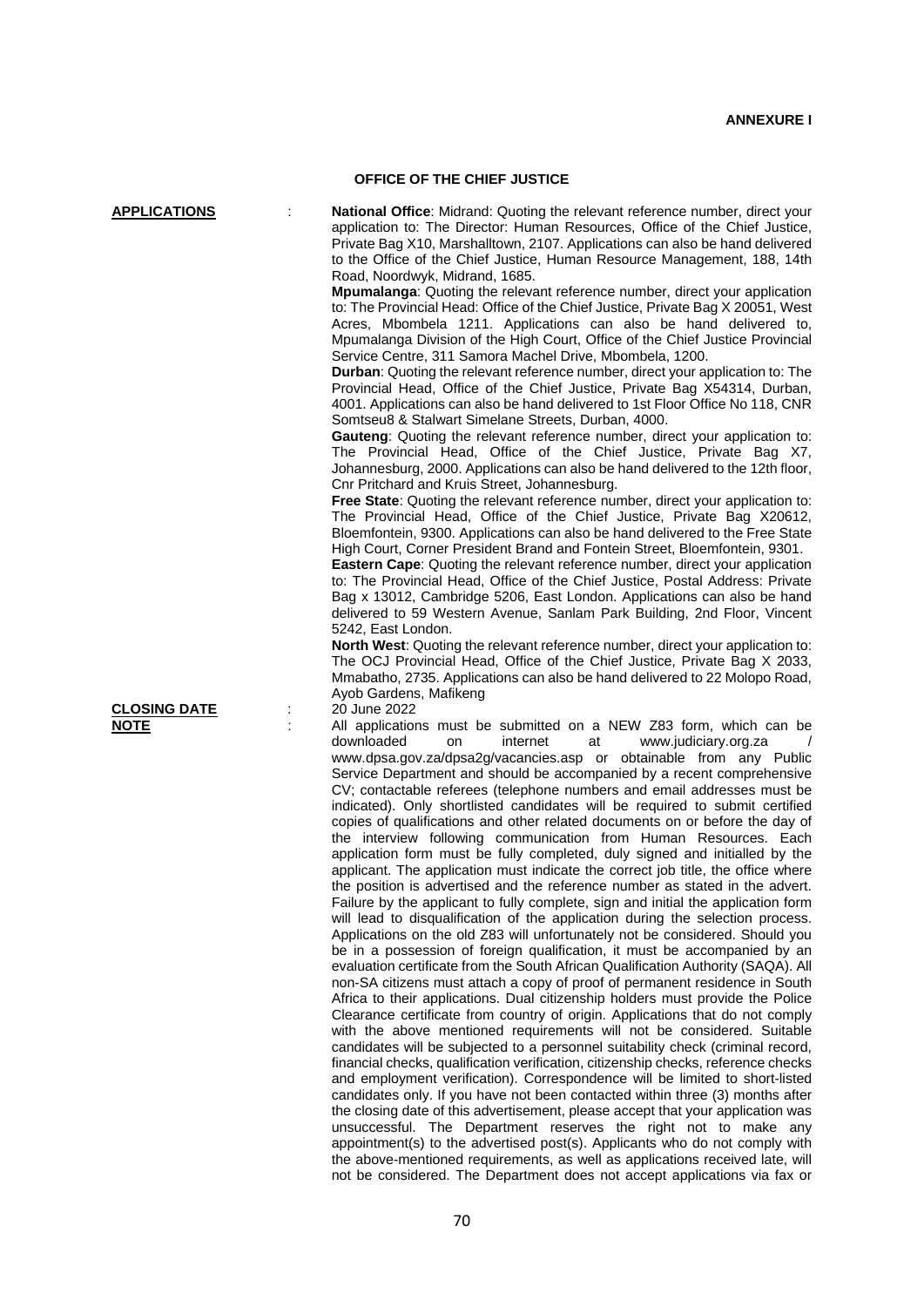email. Failure to submit all the requested documents will result in the application not being considered during the selection process. All shortlisted candidates for Senior Management Service (SMS) posts will be subjected to a technical competency exercise that intends to test relevant technical elements of the job, the logistics of which be communicated by the Department. Following the interview and technical exercise, the selection committee will recommend candidates to attend generic managerial competencies using the mandated Department of Public Service and Administration (DPSA) SMS competency assessment tools. Applicants could be required to provide consent for access to their social media accounts. One of the minimum entry requirements to the Senior Management Service is the Nyukela Public Service SMS Pre-entry Programme (certificate) which is an online course, endorsed by the National School of Government (NSG).For more details on the pre-entry course visit: https://www.thensg.gov.za/trainingcourse/sms-pre-entryprogramme. The successful candidate will be required to complete such prior to appointment. All successful candidate will be expected to enter into an employment contract and a performance agreement within 3 months of appointment, as well as be required to undergo a security clearance three (3) months after appointments.

## **OTHER POSTS**

| <b>POST 20/93</b> | <b>DEPUTY DIRECTOR: INFORMATION SECURITY REF NO: 2022/74/OCJ</b> |
|-------------------|------------------------------------------------------------------|
|-------------------|------------------------------------------------------------------|

- **SALARY** : R744 255 R876 705 per annum, (all-inclusive salary package). The successful candidate will be required to sign a performance agreement.
- **CENTRE** : National Office: Midrand<br> **REQUIREMENTS** : Matric certificate and a
	- **REQUIREM**: Matric certificate and a 3 year National Diploma in IT related or equivalent qualification in Information Security at NQF Level 6 (360 Credits) as recognized by SAQA. CISSP or CISM or CASP or SABSA Certificates or Equivalent Certification. Minimum of five (5) years' experience in IT Information Security and ICT Governance environment. IT Security Policy Development and administration. Working knowledge and experience with ISO 27001, other related information security standards and frameworks. Good understanding of IT threats and vulnerabilities. Knowledge of Public Service Regulations. IT Governance. Information Security Governance. Vulnerability Management. Information Security architecture capabilities. Broad IT understanding. Understanding of Information Security Technologies. Understand Risk Management. Information Security related regulations. Skills and Competencies: Listening Skills. Analytical thinking. Forward thinking in driving innovation solution. Passionate about technology security. Good report writing skills. Problem solving skills. Communication skills.

**DUTIES** : Operating and monitoring a system for information security management including the development and implementation of the Information Security program. Develop and coordinate the Information Security risk treatment plan. Monitor and review the Information Security management program. Coordinate and manage user identity and logical access. Monitor the IT infrastructure for security related events and coordinate the implementation and maintenance of the Disaster Recovery and IT continuity plans. Liaise with external service providers, security experts and advisors regarding Information Security matters. Champion and educate the organization about the latest security strategies and technologies. Schedule periodic security audits. Quantify the risks of different IT architectures, and then communicate to other executives on how to manage that risk. Overseeing the management of the IT security and risks, giving leadership to the team and developing staff. Overseeing the ICT project management office and giving leadership to the team. Act as the IT risk champion. Coordination of the action plans to address internal and external audit findings. Coordination of technical controls defined within the Information Security Management Framework or program. Develop weekly, monthly and quarterly plans and reports for the Information Security environment. **ENQUIRIES** : Technical and HR related enquiries: Ms C Gideon Tel No: (010) 493 2500/2528

| <b>POST 20/94</b> | <b>COURT MANAGER REF NO: 2022/75/OCJ</b>                                                                                                     |
|-------------------|----------------------------------------------------------------------------------------------------------------------------------------------|
| <b>SALARY</b>     | R744 255 - R876 705 per annum, (all-inclusive salary package). The<br>successful candidate will be required to sign a performance agreement. |
| <b>CENTRE</b>     | Eastern Cape Division Of The High Court: Grahamstown                                                                                         |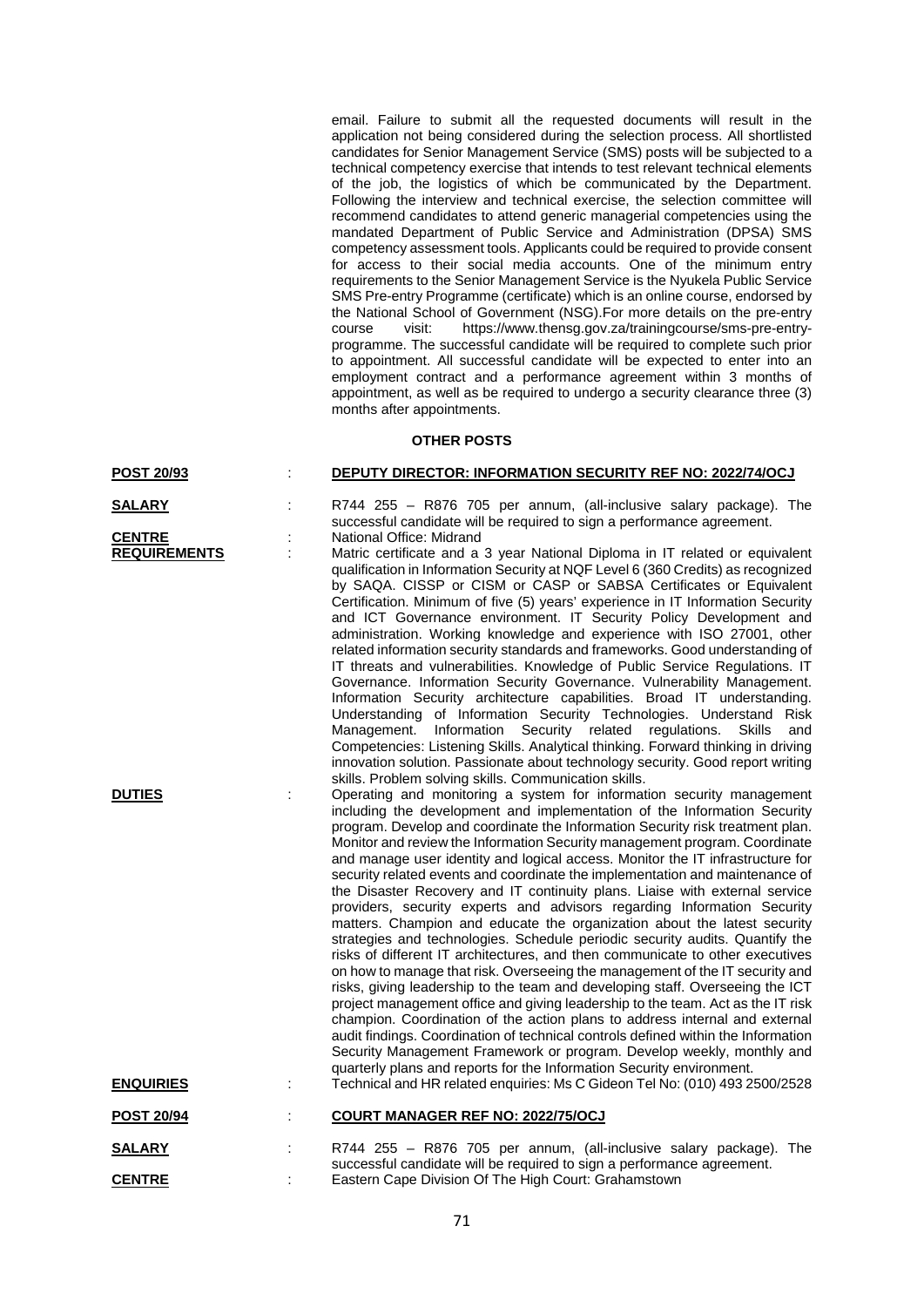| <b>REQUIREMENTS</b>                  |   | Matric<br>Certificate<br>three<br>(3)<br>and<br>year<br>qualification<br>in<br>a<br>management/administration or relevant qualification at NQF Level 6 (360<br>Credits) as recognized by SAQA. A minimum of six (6) years' managerial or<br>supervisory experience. A valid driver's license. Skills and Competencies:<br>Knowledge of Human Resource Management, Financial, Assets and Supply<br>Chain Management. Knowledge of Case Flow Management. Understanding of<br>Facilities and Security Management. Leadership capabilities. Effective<br>communications skills. Good interpersonal skills. Problem solving skills.<br>Conflict management skills. Time management and ability to work under                                      |
|--------------------------------------|---|----------------------------------------------------------------------------------------------------------------------------------------------------------------------------------------------------------------------------------------------------------------------------------------------------------------------------------------------------------------------------------------------------------------------------------------------------------------------------------------------------------------------------------------------------------------------------------------------------------------------------------------------------------------------------------------------------------------------------------------------|
| <b>DUTIES</b>                        |   | pressure.<br>Provide strategic and operational leadership to the Court to optimally deliver<br>on the OCJ mandate. Provide integrated Human Resource Management and<br>Development services, overall Financial, Asset and Supply Chain<br>Management services in the Court. Coordinate and facilitate Internal Audit and<br>Risk Management services. Provide administrative and technical support.<br>Monitor the overall performance of the Court and enhance judicial stakeholder<br>relations. Provide effective and efficient Management of Facilities and Security<br>services to the Judiciary.                                                                                                                                       |
| <b>ENQUIRIES</b>                     |   | Technical related enquiries: Mr Z Mahanjana Tel No: (043) 726 5217<br>HR related enquiries: Mr S Mponzo Tel No: (043) 726 5217                                                                                                                                                                                                                                                                                                                                                                                                                                                                                                                                                                                                               |
| POST 20/95                           |   | <b>COURT MANAGER REF NO: 2022/76/OCJ</b>                                                                                                                                                                                                                                                                                                                                                                                                                                                                                                                                                                                                                                                                                                     |
| <u>SALARY</u>                        |   | R744 255 - R876 705 per annum, (all-inclusive salary package). The<br>successful candidate will be required to sign a performance agreement.                                                                                                                                                                                                                                                                                                                                                                                                                                                                                                                                                                                                 |
| <b>CENTRE</b><br><b>REQUIREMENTS</b> | ÷ | Mpumalanga Division of the High Court: Middelburg<br>Matric Certificate and a three-year National Diploma/Degree in Management<br>or Administration and related fields at NQF Level 6 (360 credits) as recognized<br>by SAQA. A minimum of six (6) years' relevant experience of which three (3)<br>years' should be at a Supervisory Level. A valid driver's license. Skills and                                                                                                                                                                                                                                                                                                                                                            |
|                                      |   | Competencies: Knowledge of Human Resource Management, Financial,<br>Assets and Supply Chain Management. Knowledge of Case Flow<br>Management. Understanding of Facilities and Security Management.<br>Leadership capabilities. Effective communications skills. Good interpersonal<br>skills. Problem solving skills. Conflict management skills. Time management<br>and ability to work under pressure.                                                                                                                                                                                                                                                                                                                                     |
| <b>DUTIES</b>                        | ÷ | Provide strategic and operational leadership to the Court to optimally deliver<br>on the OCJ mandate. Provide integrated Human Resource Management and<br>Development services, overall Financial, Asset and Supply Chain<br>Management services in the Court. Coordinate and facilitate Internal Audit and<br>Risk Management services. Provide administrative and technical support.<br>Monitor the overall performance of the Court and enhance judicial stakeholder<br>relations. Provide effective and efficient Management of Facilities and Security                                                                                                                                                                                  |
| <b>ENQUIRIES</b>                     |   | services to the Judiciary.<br>Technical related enquiries: Ms J Ngobeni Tel No: (013) 758 0000<br>HR related enquiries: Mr M Jele/ Mr V Maeko Tel No: (013) 758 0000                                                                                                                                                                                                                                                                                                                                                                                                                                                                                                                                                                         |
| <b>POST 20/96</b>                    | ÷ | CHIEF REGISTRAR REF NO: 2022/77/OCJ<br>(Re-Advertisement), Candidates who previously applied are encourage to re-<br>apply                                                                                                                                                                                                                                                                                                                                                                                                                                                                                                                                                                                                                   |
| <b>SALARY</b>                        | ÷ | R480 927 - R1 157 940 per annum (MR6), (Salary will be in accordance with<br>the Occupation Specific Dispensation Determination). Applicant must attach a<br>service certificate/s for determination of their experience. The successful<br>candidate will be required to sign a performance agreement.                                                                                                                                                                                                                                                                                                                                                                                                                                      |
| <b>CENTRE</b><br><b>REQUIREMENTS</b> |   | Free State Division of the High Court: Bloemfontein<br>Matric certificate and an LLB Degree or a four (4) year Legal qualification as<br>recognized by SAQA. A minimum of eight (8) years' appropriate post<br>qualification legal experience. Computer literacy. Leadership and managerial<br>experience. A valid driver's license. Skills and competencies: Excellent<br>communication skills (verbal and written). Numerical skills. Technical<br>expertise. Attention to detail. Planning, organizing and control. Problem solving<br>and decision making skills. Customer service orientated. Interpersonal skills.<br>Conflict management. Strong work ethics and motivation. Self-management.<br>Professional appearance and conduct. |
| <b>DUTIES</b>                        |   | Mentor and advice on the tracking and management of the progression of all<br>cases filed in court. Management of time and events necessary to move cases                                                                                                                                                                                                                                                                                                                                                                                                                                                                                                                                                                                    |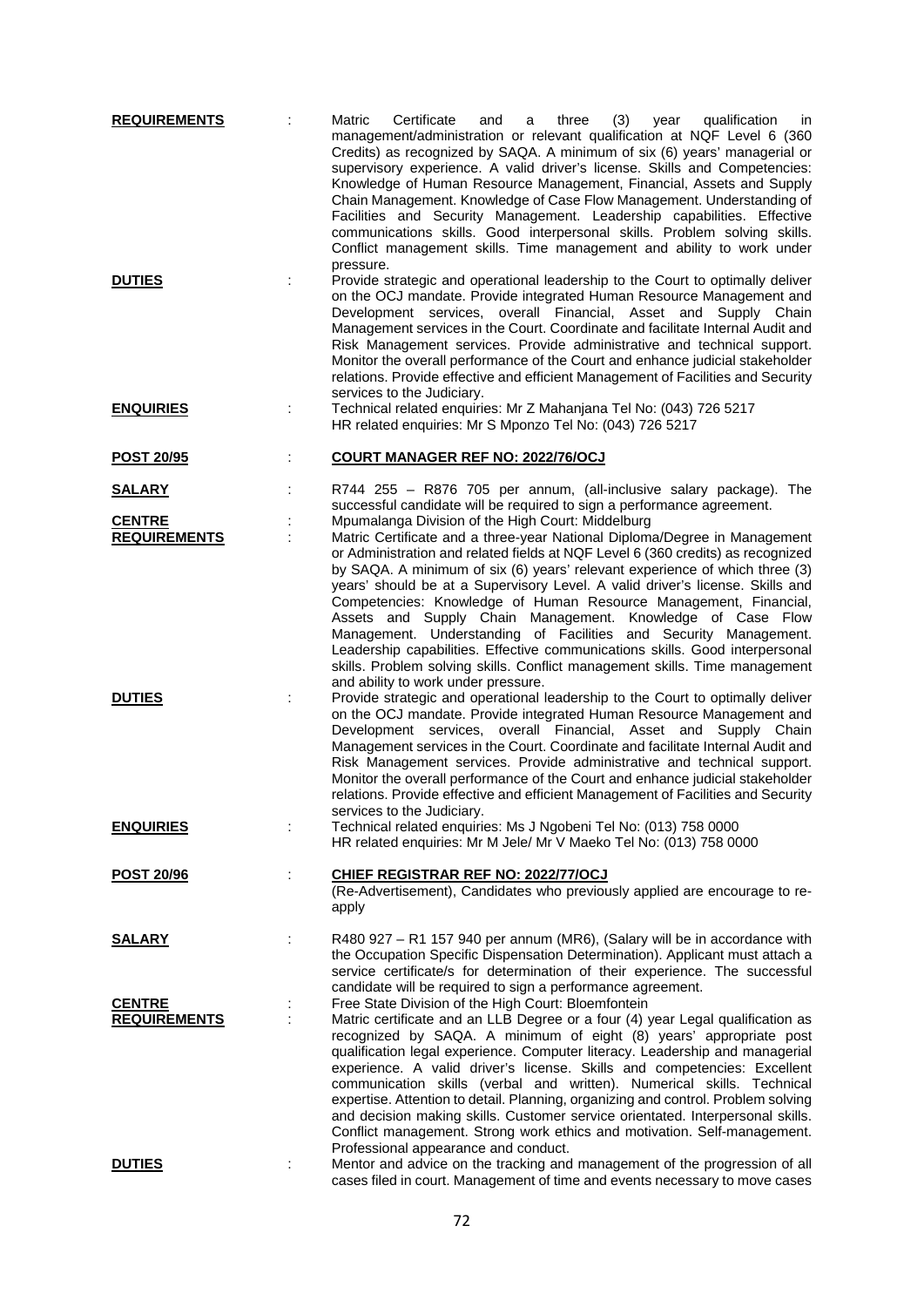|                                      | from initiation through to disposition. Make input on amendments of court rules.<br>Practice Directives to improve efficiency at the High Court. Implement<br>directives issued by the Judge President. Manage implementation of the<br>Departmental Strategic Objectives relating to the processing of cases within<br>the Case Flow Management Framework at the High Court. Compile training<br>manuals and provide training to registrars and registrars' clerks. Support staff.<br>Stakeholder Management, Human Resources Management, Court and Case-<br>Flow Management/Quasi-Judicial functions. Manage Service Level Agreement<br>Framework. Managing Strategic Court Efficiency Projects and Best Practices.<br>Managing Information and Case/Court Documentation Management System.<br>Safeguard case records in accordance with prescripts. Achieve excellence in<br>delivering the planned customer service outcomes (i.e. service levels and<br>standards) for the Department and monitoring the unit's service delivery in<br>order to achieve the service delivery targets. Ensure the highest level of<br>customer care and customer satisfaction. Manage all administration related<br>functions.                                         |
|--------------------------------------|------------------------------------------------------------------------------------------------------------------------------------------------------------------------------------------------------------------------------------------------------------------------------------------------------------------------------------------------------------------------------------------------------------------------------------------------------------------------------------------------------------------------------------------------------------------------------------------------------------------------------------------------------------------------------------------------------------------------------------------------------------------------------------------------------------------------------------------------------------------------------------------------------------------------------------------------------------------------------------------------------------------------------------------------------------------------------------------------------------------------------------------------------------------------------------------------------------------------------------------------------------|
| <b>ENQUIRIES</b>                     | Technical related enquiries: Ms V Ntwasa Tel No: (051) 492 4523<br>HR related enquiries: Ms MA Luthuli Tel No: (051) 492 4523                                                                                                                                                                                                                                                                                                                                                                                                                                                                                                                                                                                                                                                                                                                                                                                                                                                                                                                                                                                                                                                                                                                              |
| <u>POST 20/97</u>                    | ASSISTANT DIRECTOR: ORGANISATIONAL<br><b>DEVELOPMENT</b><br><b>AND</b><br>CHANGE MANAGEMENT REF NO: 2022/78/OCJ                                                                                                                                                                                                                                                                                                                                                                                                                                                                                                                                                                                                                                                                                                                                                                                                                                                                                                                                                                                                                                                                                                                                            |
| <u>SALARY</u>                        | R382 245 - R461 745 per annum. The successful candidate will be required<br>to sign performance agreement                                                                                                                                                                                                                                                                                                                                                                                                                                                                                                                                                                                                                                                                                                                                                                                                                                                                                                                                                                                                                                                                                                                                                  |
| <b>CENTRE</b>                        | National Office: Midrand                                                                                                                                                                                                                                                                                                                                                                                                                                                                                                                                                                                                                                                                                                                                                                                                                                                                                                                                                                                                                                                                                                                                                                                                                                   |
| <b>REQUIREMENTS</b><br><b>DUTIES</b> | Matric certificate and an appropriate Bachelor of Commerce/ Industrial and<br>Organisational Psychology / National Diploma: Management Services/<br>National Diploma in Operations Management at NQF Level 6 (360 Credits) as<br>recognized by SAQA. Certificate in Job Evaluation Analysis. A minimum of<br>three (3) years' experience in a Work Study/ Organisational Development<br>Environment as a Practitioner. Have a sound knowledge and understanding of<br>policies, prescripts, regulations, white papers, public administration etc. Work-<br>study techniques. Job description and specification. Job evaluation. Staff<br>supervision. Knowledge and understanding of project and change<br>management Skills: Communication, computer (including OrgPlus). Skills<br>and Competencies: Report writing skills. Analytical skills. Basic research<br>skills. Organising, coordinating and planning skills. Project management.<br>Facilitation, training and motivational skills. Excellent communication skills<br>(written and Verbal). Computer skills. Listening and interpretation skills.<br>Problem solving skills. Ability to work under pressure.<br>The successful candidate will be responsible to lead/ undertake Organisational |
| <b>ENQUIRIES</b>                     | and post establishment investigations and advice management in this regard.<br>Lead/ conduct job analysis and job evaluation. Develop Job Descriptions for<br>positions in the Department. Lead/facilitate the implementation of Operations<br>Management Framework. Ensure/ administer post establishment including<br>costing of the approved structure. Create Organisational structure on OrgPlus<br>for approval. Facilitate the process of capturing of the organisation structure on<br>PERSAL. Facilitate/coordinate change management interventions. Ensure/<br>design forms. Provide managerial activities.<br>Technical enquiries: Mr SW Mekoa Tel No: (010) 493 2526<br>t                                                                                                                                                                                                                                                                                                                                                                                                                                                                                                                                                                      |
|                                      | HR related enquiries: Ms S Tshidino Tel No: (010) 493 2500/2635                                                                                                                                                                                                                                                                                                                                                                                                                                                                                                                                                                                                                                                                                                                                                                                                                                                                                                                                                                                                                                                                                                                                                                                            |
| <b>POST 20/98</b>                    | <b>LAW RESEARCHER REF NO: 2022/79/OCJ</b>                                                                                                                                                                                                                                                                                                                                                                                                                                                                                                                                                                                                                                                                                                                                                                                                                                                                                                                                                                                                                                                                                                                                                                                                                  |
| <u>SALARY</u>                        | R382 245 - R461 745 per annum. The successful candidate will be required<br>to sign performance agreement.                                                                                                                                                                                                                                                                                                                                                                                                                                                                                                                                                                                                                                                                                                                                                                                                                                                                                                                                                                                                                                                                                                                                                 |
| <b>CENTRE</b>                        | North West High Court                                                                                                                                                                                                                                                                                                                                                                                                                                                                                                                                                                                                                                                                                                                                                                                                                                                                                                                                                                                                                                                                                                                                                                                                                                      |
| <b>REQUIREMENTS</b>                  | Matric certificate and an LLB degree or four (4) years' recognized legal<br>qualification as recognized by SAQA. A minimum of two (2) years' relevant<br>legal experience. A minimum of three (3) years' legal research experience and<br>completed articles will be an advantage. Knowledge of Electronic Information<br>Resource and online retrieval (Westlaw, LexisNexis, Jutastat). Skills and<br>Competencies: Excellent research skills. Report writing and editing skills.<br>Excellent communication skills (written and verbal). Problem analysis, solving<br>and planning skills. Decision making skills. Time management skills. Creative<br>and analytical skills.                                                                                                                                                                                                                                                                                                                                                                                                                                                                                                                                                                            |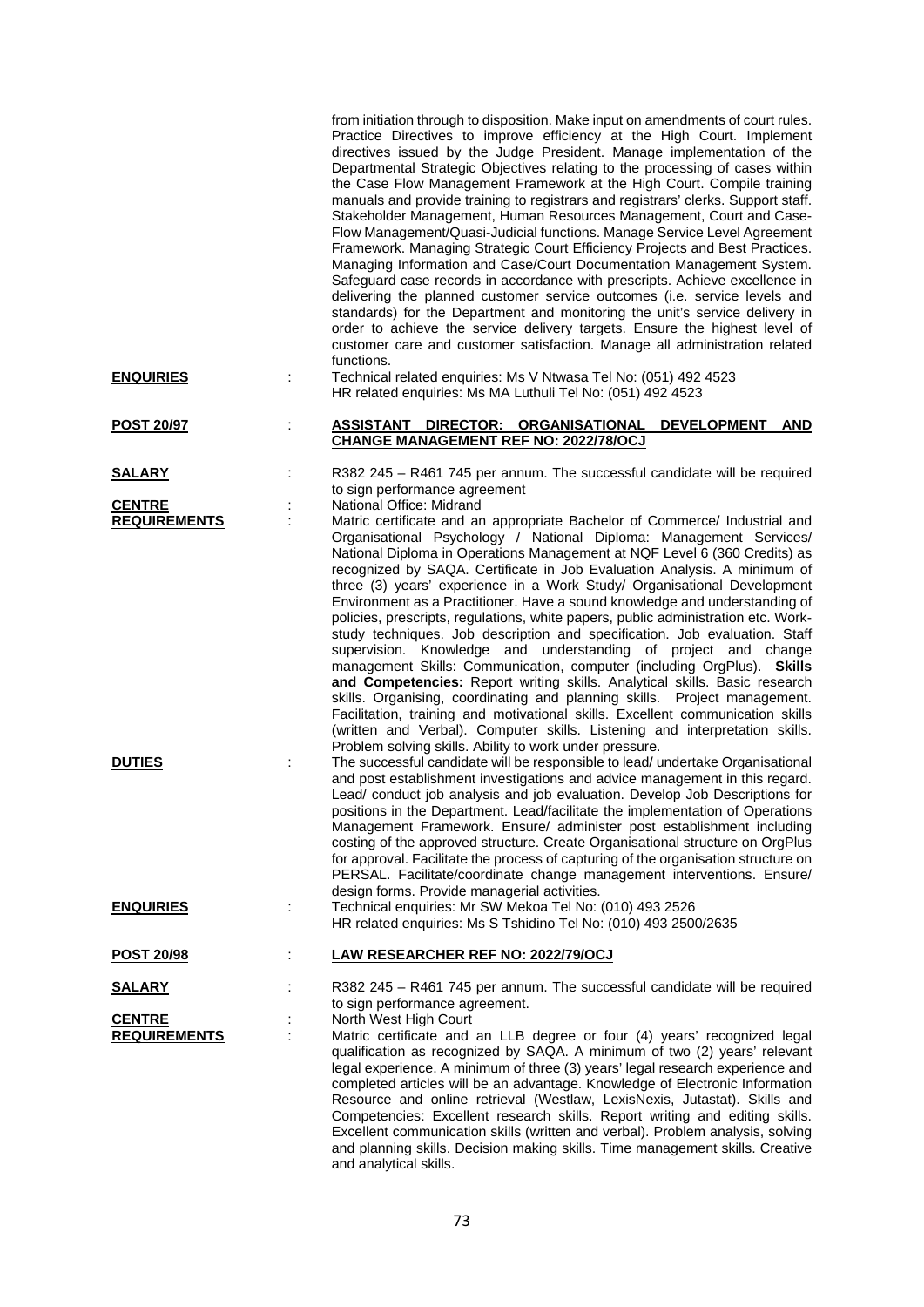| <b>DUTIES</b>       |   | Perform all legal duties for the judges to enable them to prepare-judgements.<br>Research and retrieve all material from all sources in both hard copy and<br>electronic formats on legal issues, as requested by a Judge. Read all the<br>relevant material and analysis it thoroughly. Discuss all possible variations on<br>a legal point with colleagues and/ or the judge's attention. Prepare a<br>comprehensive memorandum on the outcome of the research. Proof read all<br>judgement, articles, speeches and conference papers with respect to spelling<br>and grammar. Double-check all references and footnotes in all judgements and<br>legal articles against the original text to ensure correctness. Correct mistakes<br>with the help of track changes so that judges can accept or decline any<br>proposed changes. Drafting of speeches, legal articles and conference papers<br>electronic formats on legal issues, as requested by a Judge. Read all the<br>relevant materials and analysis it thoroughly. Prepare and draft speech,<br>conference paper or article. Make all changes and addition if they require<br>some. Prepare a PowerPoint where applicable. Submit the speeches.                                                                                                                                                                                                                                                                                                                                                                                                                                                                                                                                                                                                                        |
|---------------------|---|------------------------------------------------------------------------------------------------------------------------------------------------------------------------------------------------------------------------------------------------------------------------------------------------------------------------------------------------------------------------------------------------------------------------------------------------------------------------------------------------------------------------------------------------------------------------------------------------------------------------------------------------------------------------------------------------------------------------------------------------------------------------------------------------------------------------------------------------------------------------------------------------------------------------------------------------------------------------------------------------------------------------------------------------------------------------------------------------------------------------------------------------------------------------------------------------------------------------------------------------------------------------------------------------------------------------------------------------------------------------------------------------------------------------------------------------------------------------------------------------------------------------------------------------------------------------------------------------------------------------------------------------------------------------------------------------------------------------------------------------------------------------------------------------------------------------------------|
| <b>ENQUIRIES</b>    | ÷ | Technical enquiries: Mr O Sebapatso Tel No: (018) 397 7065<br>HR related enquiries: Ms B Ontong Tel No: (018) 397 7064                                                                                                                                                                                                                                                                                                                                                                                                                                                                                                                                                                                                                                                                                                                                                                                                                                                                                                                                                                                                                                                                                                                                                                                                                                                                                                                                                                                                                                                                                                                                                                                                                                                                                                             |
| POST 20/99          |   | <b>JUDGE'S SECRETARY (X5 POSTS)</b><br><b>Three-Year Contract</b>                                                                                                                                                                                                                                                                                                                                                                                                                                                                                                                                                                                                                                                                                                                                                                                                                                                                                                                                                                                                                                                                                                                                                                                                                                                                                                                                                                                                                                                                                                                                                                                                                                                                                                                                                                  |
| <b>SALARY</b>       |   | R261 372 - R307 890 per annum plus 37% in lieu of benefits. The successful                                                                                                                                                                                                                                                                                                                                                                                                                                                                                                                                                                                                                                                                                                                                                                                                                                                                                                                                                                                                                                                                                                                                                                                                                                                                                                                                                                                                                                                                                                                                                                                                                                                                                                                                                         |
| <b>CENTRE</b>       |   | candidate will be required to sign a performance agreement.<br>KwaZulu-Natal Division of the High Court: Durban Ref No: 2022/80/OCJ (X2<br>Posts)                                                                                                                                                                                                                                                                                                                                                                                                                                                                                                                                                                                                                                                                                                                                                                                                                                                                                                                                                                                                                                                                                                                                                                                                                                                                                                                                                                                                                                                                                                                                                                                                                                                                                  |
|                     |   | Gauteng Local Division of the High Court: Johannesburg Ref No: 2022/81/OCJ<br>(X3 Posts)                                                                                                                                                                                                                                                                                                                                                                                                                                                                                                                                                                                                                                                                                                                                                                                                                                                                                                                                                                                                                                                                                                                                                                                                                                                                                                                                                                                                                                                                                                                                                                                                                                                                                                                                           |
| <b>REQUIREMENTS</b> |   | Matric certificate. One (1) to three (3) years' secretarial experience or as an<br>office assistant in a legal environment. A valid driver's license. An LLB degree<br>or a minimum of 20 modules completed towards an LLB, BA/BCom Law degree<br>will serve as an added advantage and results must accompany the application.<br>Shortlisted candidates will be required to pass a typing test. Skills and<br>Competencies: Proficiency in English. Good communication skills (verbal and<br>written). Administration and organizational skills. Exceptional interpersonal<br>skills. Ability to meet strict deadlines and to work under pressure. Attention to<br>detail. Customer service skills and excellent typing skills including Dictaphone<br>typing. Confidentiality and time management. Computer literacy (MS Word)<br>and research capabilities.                                                                                                                                                                                                                                                                                                                                                                                                                                                                                                                                                                                                                                                                                                                                                                                                                                                                                                                                                                     |
| <b>DUTIES</b>       |   | Typing (or formatting) of draft memorandum decisions, opinions or judgment<br>the<br>Provide general<br>entries<br>written by or assigned<br>by<br>judge.<br>secretarial/administrative<br>duties to the judge.<br>Manage and<br>type<br>correspondence, judgments and orders for the judge (including Dictaphone<br>typing). Arrange and diarize appointments, meetings and official visits and<br>make travel and accommodation arrangements. Safeguarding of all case files<br>and the endorsement of case files with an order made by the judge. Update<br>files and documents and provide copies of documents to the Registrar. Perform<br>digital recording of court proceedings on urgent court applications (after hours)<br>and circuit court, and ensure integrity of such recordings. Store, keep and file<br>court records safely. After a case has been completed and the opinion,<br>decision or judgment entry released, return case file to the Registrar.<br>Accompany the judge to the court and circuit courts. Cooperate with judges,<br>supervisors and co-workers as necessary to ensure the smooth and efficient<br>operation of the court. Management of the judge's vehicle, logbook and driving<br>thereof. Compile data and prepare reports and documents for assigned judges<br>as necessary including expense reports, continuing legal hours, financial<br>disclosure statements and case management. Arrange reception for the Judge<br>and his/her visitors and attend to their needs. Management of the Judge's<br>library and updating of loose-leaf publications. Will be required to work with<br>other Judges should there be a need. Capture statistics, Execute legal<br>research as directed by the Judge and comply with Departmental prescripts,<br>policies, procedures and guidelines. |
| <b>ENQUIRIES</b>    |   | Durban: Technical enquiries: Ms S Govender/Ms R Mahabeer Tel No: (033)<br>345 8211. HR related enquiries: Ms SZ Mvuyana Tel No: (031) 492 6206<br>Johannesburg: Technical enquiries: Ms S Letlaka Tel No: (011) 335 0157.<br>HR related enquiries: Ms T Mbalekwa Tel No: (010) 494 8505                                                                                                                                                                                                                                                                                                                                                                                                                                                                                                                                                                                                                                                                                                                                                                                                                                                                                                                                                                                                                                                                                                                                                                                                                                                                                                                                                                                                                                                                                                                                            |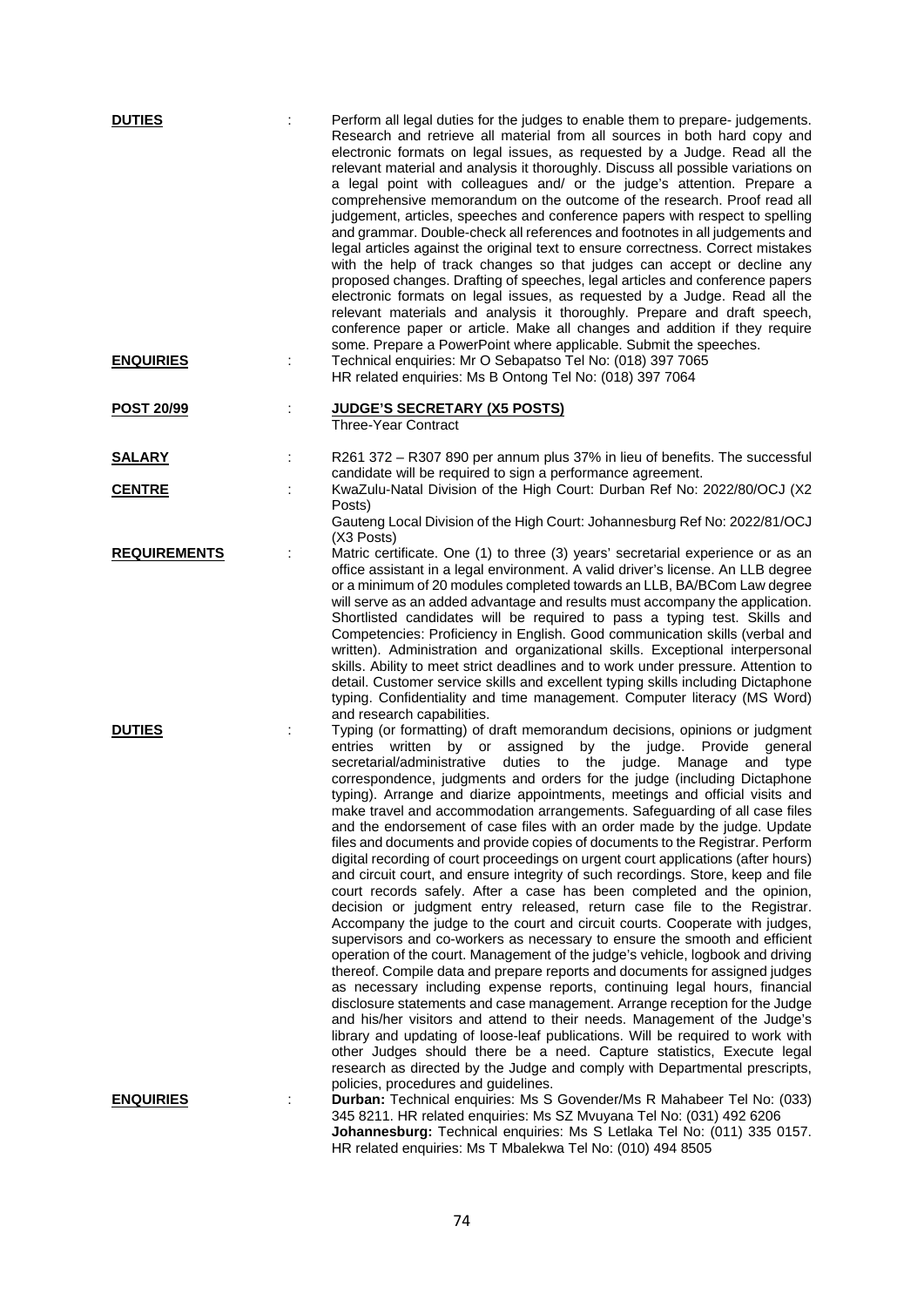| POST 20/100                          | JUDGE'S SECRETARY REF NO: 2022/82/OCJ<br>One-Year Pool Contract                                                                                                                                                                                                                                                                                                                                                                                                                                                                                                                                                                                                                                                                                                                                                                                                                                                                                                                                                                                                                                                                                                                                                                                                                                                                                                                                                                                                                                                                                                                                                                                                                                                                                                                                        |
|--------------------------------------|--------------------------------------------------------------------------------------------------------------------------------------------------------------------------------------------------------------------------------------------------------------------------------------------------------------------------------------------------------------------------------------------------------------------------------------------------------------------------------------------------------------------------------------------------------------------------------------------------------------------------------------------------------------------------------------------------------------------------------------------------------------------------------------------------------------------------------------------------------------------------------------------------------------------------------------------------------------------------------------------------------------------------------------------------------------------------------------------------------------------------------------------------------------------------------------------------------------------------------------------------------------------------------------------------------------------------------------------------------------------------------------------------------------------------------------------------------------------------------------------------------------------------------------------------------------------------------------------------------------------------------------------------------------------------------------------------------------------------------------------------------------------------------------------------------|
|                                      |                                                                                                                                                                                                                                                                                                                                                                                                                                                                                                                                                                                                                                                                                                                                                                                                                                                                                                                                                                                                                                                                                                                                                                                                                                                                                                                                                                                                                                                                                                                                                                                                                                                                                                                                                                                                        |
| <b>SALARY</b>                        | R261 372 - R307 890 per annum, plus 37% in lieu of benefits. The successful<br>candidate will be required to sign a performance agreement.                                                                                                                                                                                                                                                                                                                                                                                                                                                                                                                                                                                                                                                                                                                                                                                                                                                                                                                                                                                                                                                                                                                                                                                                                                                                                                                                                                                                                                                                                                                                                                                                                                                             |
| <b>CENTRE</b>                        | Gauteng Local Division of the High Court: Johannesburg                                                                                                                                                                                                                                                                                                                                                                                                                                                                                                                                                                                                                                                                                                                                                                                                                                                                                                                                                                                                                                                                                                                                                                                                                                                                                                                                                                                                                                                                                                                                                                                                                                                                                                                                                 |
| <b>REQUIREMENTS</b>                  | Matric certificate. One (1) to three (3) years' secretarial experience or as an                                                                                                                                                                                                                                                                                                                                                                                                                                                                                                                                                                                                                                                                                                                                                                                                                                                                                                                                                                                                                                                                                                                                                                                                                                                                                                                                                                                                                                                                                                                                                                                                                                                                                                                        |
|                                      | office assistant in a legal environment. A valid driver's license. An LLB degree<br>or a minimum of 20 modules completed towards an LLB, BA/BCom Law degree<br>will serve as an added advantage and results must accompany the application.<br>Shortlisted candidates will be required to pass a typing test. Skills and<br>Competencies: Proficiency in English. Good communication skills (verbal and<br>written). Administration and organizational skills. Exceptional interpersonal<br>skills. Ability to meet strict deadlines and to work under pressure. Attention to<br>detail. Customer service skills and excellent typing skills including Dictaphone<br>typing. Confidentiality and time management. Computer literacy (MS Word)<br>and research capabilities.                                                                                                                                                                                                                                                                                                                                                                                                                                                                                                                                                                                                                                                                                                                                                                                                                                                                                                                                                                                                                            |
| <b>DUTIES</b>                        | Typing (or formatting) of draft memorandum decisions, opinions or judgment<br>by or<br>assigned<br>by<br>the<br>judge.<br>Provide<br>entries<br>written<br>general<br>secretarial/administrative<br>duties to the judge.<br>Manage<br>and<br>type<br>correspondence, judgments and orders for the judge (including Dictaphone<br>typing). Arrange and diarize appointments, meetings and official visits and<br>make travel and accommodation arrangements. Safeguarding of all case files<br>and the endorsement of case files with an order made by the judge. Update<br>files and documents and provide copies of documents to the Registrar. Perform<br>digital recording of court proceedings on urgent court applications (after hours)<br>and circuit court, and ensure integrity of such recordings. Store, keep and file<br>court records safely. After a case has been completed and the opinion,<br>decision or judgment entry released, return case file to the Registrar.<br>Accompany the judge to the court and circuit courts. Cooperate with judges,<br>supervisors and co-workers as necessary to ensure the smooth and efficient<br>operation of the court. Management of the judge's vehicle, logbook and driving<br>thereof. Compile data and prepare reports and documents for assigned judges<br>as necessary including expense reports, continuing legal hours, financial<br>disclosure statements and case management. Arrange reception for the Judge<br>and his/her visitors and attend to their needs. Management of the Judge's<br>library and updating of loose-leaf publications. Will be required to work with<br>other Judges should there be a need. Capture statistics, Execute legal<br>research as directed by the Judge and comply with Departmental prescripts, |
| <b>ENQUIRIES</b>                     | policies, procedures and guidelines.<br>Technical enquiries: Ms S Letlaka Tel No: (011) 335 0157<br>HR related enquiries: Ms T Mbalekwa Tel No: (010) 494 8505                                                                                                                                                                                                                                                                                                                                                                                                                                                                                                                                                                                                                                                                                                                                                                                                                                                                                                                                                                                                                                                                                                                                                                                                                                                                                                                                                                                                                                                                                                                                                                                                                                         |
| <u>POST 20/101</u>                   | <b>JUDGE'S SECRETARY REF NO: 2022/83/OCJ (X2 POSTS)</b>                                                                                                                                                                                                                                                                                                                                                                                                                                                                                                                                                                                                                                                                                                                                                                                                                                                                                                                                                                                                                                                                                                                                                                                                                                                                                                                                                                                                                                                                                                                                                                                                                                                                                                                                                |
| <u>SALARY</u>                        | R261 372 - R307 890 per annum, plus 37% in lieu of benefits. The successful<br>candidate will be required to sign a performance agreement.                                                                                                                                                                                                                                                                                                                                                                                                                                                                                                                                                                                                                                                                                                                                                                                                                                                                                                                                                                                                                                                                                                                                                                                                                                                                                                                                                                                                                                                                                                                                                                                                                                                             |
| <b>CENTRE</b><br><b>REQUIREMENTS</b> | Mpumalanga Division of the High Court: Middelburg<br>Matric certificate. One (1) to three (3) years' secretarial experience or as an<br>office assistant in a legal environment. A valid driver's license. An LLB degree<br>or a minimum of 20 modules completed towards an LLB, BA/BCom Law degree<br>will serve as an added advantage and results must accompany the application.<br>Shortlisted candidates will be required to pass a typing test. Skills and<br>Competencies: Proficiency in English. Good communication skills (verbal and<br>written). Administration and organizational skills. Exceptional interpersonal<br>skills. Ability to meet strict deadlines and to work under pressure. Attention to<br>detail. Customer service skills and excellent typing skills including Dictaphone<br>typing. Confidentiality and time management. Computer literacy (MS Word)<br>and research capabilities.                                                                                                                                                                                                                                                                                                                                                                                                                                                                                                                                                                                                                                                                                                                                                                                                                                                                                    |
| <b>DUTIES</b>                        | Typing (or formatting) of draft memorandum decisions, opinions or judgment<br>assigned<br>by the judge. Provide general<br>entries written<br>by or<br>secretarial/administrative<br>duties to the judge.<br>Manage<br>and<br>type<br>correspondence, judgments and orders for the judge (including Dictaphone<br>typing). Arrange and diarize appointments, meetings and official visits and<br>make travel and accommodation arrangements. Safeguarding of all case files<br>and the endorsement of case files with an order made by the judge. Update                                                                                                                                                                                                                                                                                                                                                                                                                                                                                                                                                                                                                                                                                                                                                                                                                                                                                                                                                                                                                                                                                                                                                                                                                                               |

files and documents and provide copies of documents to the Registrar. Perform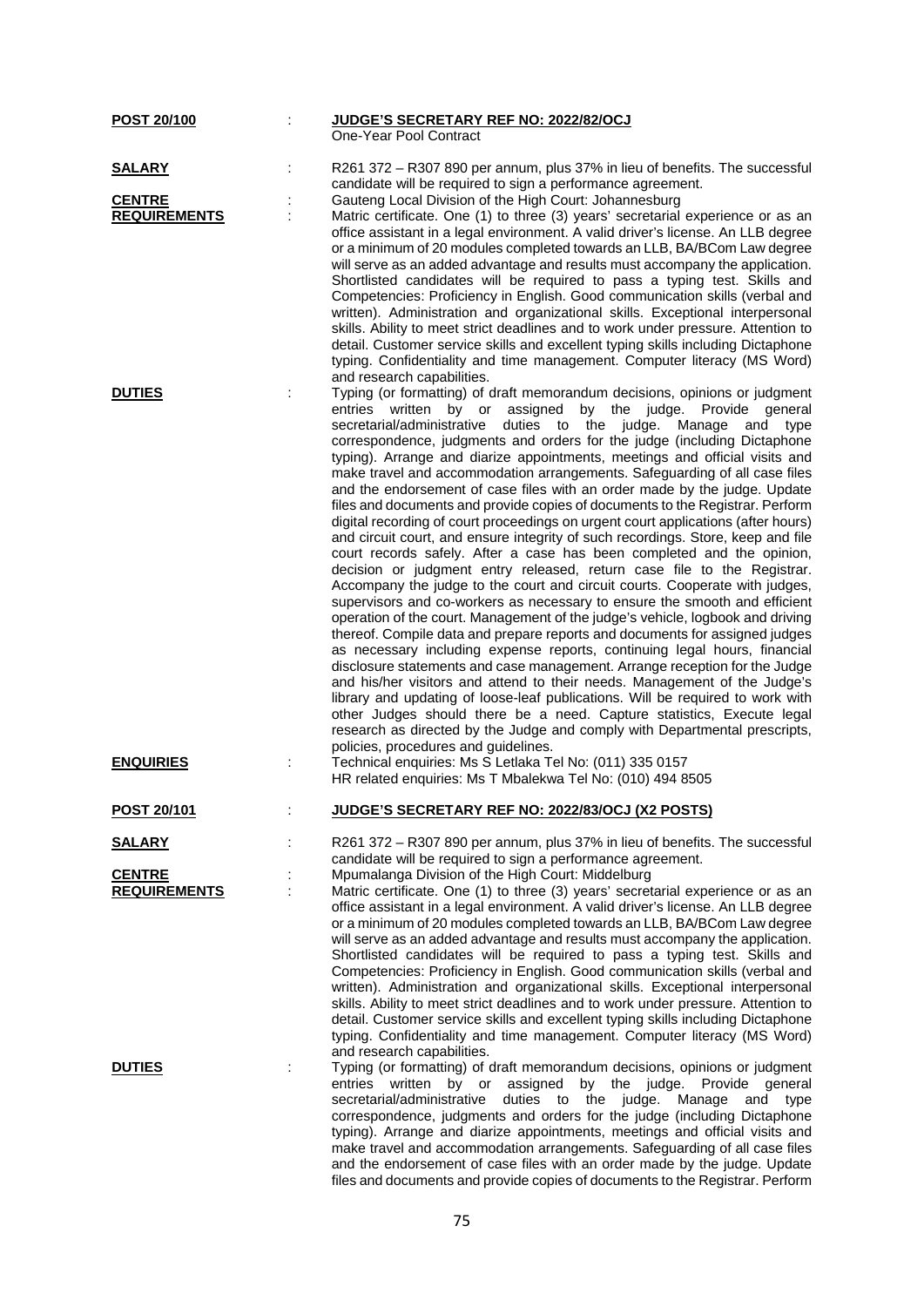|                                      | digital recording of court proceedings on urgent court applications (after hours)<br>and circuit court, and ensure integrity of such recordings. Store, keep and file<br>court records safely. After a case has been completed and the opinion,<br>decision or judgment entry released, return case file to the Registrar.<br>Accompany the judge to the court and circuit courts. Cooperate with judges,<br>supervisors and co-workers as necessary to ensure the smooth and efficient<br>operation of the court. Management of the judge's vehicle, logbook and driving<br>thereof. Compile data and prepare reports and documents for assigned judges<br>as necessary including expense reports, continuing legal hours, financial<br>disclosure statements and case management. Arrange reception for the Judge<br>and his/her visitors and attend to their needs. Management of the Judge's<br>library and updating of loose-leaf publications. Execute legal research as<br>directed by the Judge and comply with Departmental prescripts, policies,<br>procedures and guidelines.                                                                                                                                                                                                                |
|--------------------------------------|---------------------------------------------------------------------------------------------------------------------------------------------------------------------------------------------------------------------------------------------------------------------------------------------------------------------------------------------------------------------------------------------------------------------------------------------------------------------------------------------------------------------------------------------------------------------------------------------------------------------------------------------------------------------------------------------------------------------------------------------------------------------------------------------------------------------------------------------------------------------------------------------------------------------------------------------------------------------------------------------------------------------------------------------------------------------------------------------------------------------------------------------------------------------------------------------------------------------------------------------------------------------------------------------------------|
| <b>ENQUIRIES</b>                     | Technical Enquiries: Ms J Ngobeni Tel No: (013) 758 0000<br>HR Related Enquiries: Mr MV Maeko/ Mr MI Jele Tel No: (013) 758 0000                                                                                                                                                                                                                                                                                                                                                                                                                                                                                                                                                                                                                                                                                                                                                                                                                                                                                                                                                                                                                                                                                                                                                                        |
| POST 20/102                          | <b>SENIOR COURT INTERPRETER REF NO: 2022/84/OCJ</b>                                                                                                                                                                                                                                                                                                                                                                                                                                                                                                                                                                                                                                                                                                                                                                                                                                                                                                                                                                                                                                                                                                                                                                                                                                                     |
| <b>SALARY</b>                        | R261 372 - R307 890 per annum. The successful candidate will be required                                                                                                                                                                                                                                                                                                                                                                                                                                                                                                                                                                                                                                                                                                                                                                                                                                                                                                                                                                                                                                                                                                                                                                                                                                |
|                                      | to sign a performance agreement.                                                                                                                                                                                                                                                                                                                                                                                                                                                                                                                                                                                                                                                                                                                                                                                                                                                                                                                                                                                                                                                                                                                                                                                                                                                                        |
| <b>CENTRE</b><br><b>REQUIREMENTS</b> | Eastern Cape Division of the High Court: Mthatha<br>Matric certificate and a three-year National Diploma in Legal Interpreting or                                                                                                                                                                                                                                                                                                                                                                                                                                                                                                                                                                                                                                                                                                                                                                                                                                                                                                                                                                                                                                                                                                                                                                       |
| <b>DUTIES</b>                        | equivalent qualification on NQF Level 6 (360 Credits) as recognized by SAQA.<br>A minimum of three (3) years practical experience in Court Interpreting or<br>Matric certificate and ten (10) years practical experience in Court Interpreting.<br>Proficiency in English and two- or more indigenous languages (mainly<br>IsiXhosa), Isi-Zulu and Southern Sotho will be an added advantage on<br>languages. Valid (motor vehicle) driver's license will be an added advantage.<br>Skills and Competencies: Knowledge of Public Services, Legislation,<br>Prescripts and Regulations. Research skills. Computer literacy (MS Office),<br>Excellent communication skills (written and verbal), Good people skills/<br>interpersonal relations, Analytical thinking, Planning and organization skills,<br>Accuracy and attention to detail, Customer service orientated, Ability to work<br>under pressure and solve problems, Exceptional listening sills, Confidentiality,<br>Minute taking skills. Decision-making and time, management skills. Good<br>reporting skills. Creative and analytical thinking, skills.<br>Render interpreting services in criminal court, civil court and quasijudicial                                                                                                  |
|                                      | proceedings. Translate legal documents and exhibits. Develop terminology<br>and coin words. Assist with the reconstruction of court records. Rendering<br>interpreting services during consultations. Perform specific line and<br>administrative support functions to the Judiciary, Court Manager and<br>Supervisor.                                                                                                                                                                                                                                                                                                                                                                                                                                                                                                                                                                                                                                                                                                                                                                                                                                                                                                                                                                                  |
| <b>ENQUIRIES</b>                     | Technical related enquiries: Ms C Lunyawana Tel No: (047) 504 5500<br>HR related enquiries: Mr S Mponzo Tel No: (043) 726 5217                                                                                                                                                                                                                                                                                                                                                                                                                                                                                                                                                                                                                                                                                                                                                                                                                                                                                                                                                                                                                                                                                                                                                                          |
| <u>POST 20/103</u>                   | <b>SENIOR COURT INTERPRETER REF NO: 2022/85/OCJ</b>                                                                                                                                                                                                                                                                                                                                                                                                                                                                                                                                                                                                                                                                                                                                                                                                                                                                                                                                                                                                                                                                                                                                                                                                                                                     |
| <b>SALARY</b>                        | R261 372 - R307 890 per annum. The successful candidate will be required<br>to sign a performance agreement.                                                                                                                                                                                                                                                                                                                                                                                                                                                                                                                                                                                                                                                                                                                                                                                                                                                                                                                                                                                                                                                                                                                                                                                            |
| <b>CENTRE</b>                        | Gauteng Division: Pretoria                                                                                                                                                                                                                                                                                                                                                                                                                                                                                                                                                                                                                                                                                                                                                                                                                                                                                                                                                                                                                                                                                                                                                                                                                                                                              |
| <b>REQUIREMENTS</b>                  | Matric certificate and a three-year National Diploma in Legal Interpreting or<br>equivalent qualification at NQF Level 6 (360 Credits) as recognized by SAQA.<br>A minimum of three (3) years practical experience in Court Interpreting or<br>Matric certificate and ten (10) years practical experience in Court Interpreting.<br>Proficiency in English and two- or more indigenous languages (Tshivenda,<br>Xitsonga, Sepedi, Southern Sotho, Venda, Isiswati, IsiXhosa). Knowledge of<br>either Shona, Isi-Zulu or Setswana. Knowledge of any foreign language, Isi-<br>Ndebele, Afrikaans and Sepulane will be added advantage. A valid driver's<br>license will be an added advantage. Candidates will be required to undergo<br>Oral Language proficiency testing. Skills and Competencies: Excellent<br>communication skills (written and verbal). Computer, literacy (MS Office). Good<br>interpersonal relations. Ability to work under, pressure and solve problems.<br>Accuracy and attention to detail. Customer, services. Planning and organising<br>skills, Confidentiality. Analytical thinking, Listening skills. Ability to work<br>independently, to be meticulous, to think logically, ability to work under<br>pressure and solve problems and to practice good time management. |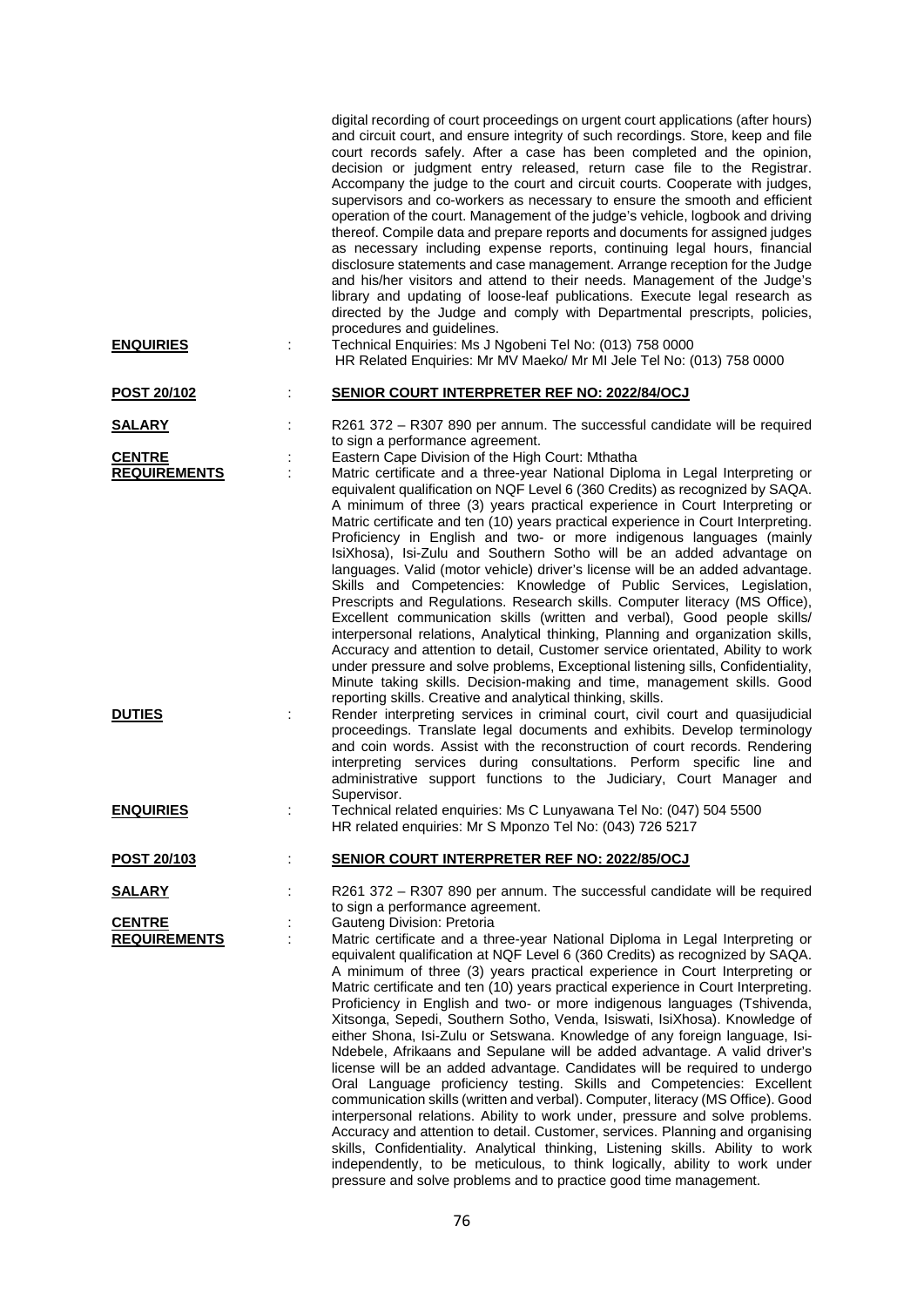| <b>DUTIES</b>                        |   | Render interpreting services in criminal court, civil court, labour and<br>quasijudicial proceedings. Rendering interpreting services during consultations<br>Translate legal documents and exhibits. Assist with reconstruction of court<br>records. Develop terminology and coin words. Control and supervision of<br>Interpreters. Perform specific line and administrative support functions to the<br>Judiciary, Court Manager and Supervisor.                                                                                                                                                                                                                                                                                                                                                                                                                                                                                                                           |
|--------------------------------------|---|-------------------------------------------------------------------------------------------------------------------------------------------------------------------------------------------------------------------------------------------------------------------------------------------------------------------------------------------------------------------------------------------------------------------------------------------------------------------------------------------------------------------------------------------------------------------------------------------------------------------------------------------------------------------------------------------------------------------------------------------------------------------------------------------------------------------------------------------------------------------------------------------------------------------------------------------------------------------------------|
| <b>ENQUIRIES</b>                     | t | Technical enquiries: Ms T Ledwaba Tel No: (012) 315 7429<br>HR related enquiries: Ms T Mbalekwa Tel No: (010) 494 8505                                                                                                                                                                                                                                                                                                                                                                                                                                                                                                                                                                                                                                                                                                                                                                                                                                                        |
| <b>POST 20/104</b>                   |   | <b>SECRETARY TO THE PROVINCIAL HEAD REF NO: 2022/86/OCJ</b>                                                                                                                                                                                                                                                                                                                                                                                                                                                                                                                                                                                                                                                                                                                                                                                                                                                                                                                   |
| <b>SALARY</b>                        |   | R176 310 - R207 681 per annum. The successful candidate will be required<br>to sign performance agreement.                                                                                                                                                                                                                                                                                                                                                                                                                                                                                                                                                                                                                                                                                                                                                                                                                                                                    |
| <b>CENTRE</b>                        |   | North West Provincial Service Centre: Mahikeng                                                                                                                                                                                                                                                                                                                                                                                                                                                                                                                                                                                                                                                                                                                                                                                                                                                                                                                                |
| <b>REQUIREMENTS</b><br><b>DUTIES</b> |   | Matric certificate. Secretarial qualification or equivalent will be an added<br>advantage. Experience in secretarial and office management. Knowledge and<br>experience in the financial environment will be an added advantage. A valid<br>driver's license will be an added advantage. Shortlisted candidates might be<br>subjected to a test in order to demonstrate their typing and computer skills.<br>Skills and Competencies: Good communication skills(written and verbal),<br>proficiency in Microsoft Office (Word, Excel, PowerPoint outlook, Internet)<br>Ability to conduct basic research, basic problem solving skills, good judgement<br>and decision making skills, Assertiveness and confidence to interact at all<br>levels, Ability to work under pressure, administrative and organisational skills,<br>sound interpersonal relations, accuracy and attention to details.<br>Administer an online and physical diary of the Director: Court Operations. |
|                                      |   | Manage information and data on behalf of the Director: Court Operations. Plan<br>and schedule day to day task of the Director: Court Operations. Manage<br>calls<br>Organise<br>telephone<br>and<br>convey<br>messages.<br>meetings/workshops/conference and functions. Draft coherent submission,<br>executive reports, memorandum and letters. Type and edit correspondence.<br>Receive and attend to visitors. Serve refreshment to visitors and/or at identified<br>meetings as indicated by the Director: Court Operations. Handle travel<br>arrangements passport and visa, accommodation, flights tickets, subsistence<br>and travel claims, money exchange and other task as directed by the Director:<br>Court operations. Accompany/attend meetings with the Director: Court<br>Operations and compile minutes and reports.                                                                                                                                         |
| <b>ENQUIRIES</b>                     |   | Technical enquiries: Mr O Sebapatso Tel No: (018) 397 7065<br>HR related enquiries: Ms B Ontong Tel No: (018) 397 7064                                                                                                                                                                                                                                                                                                                                                                                                                                                                                                                                                                                                                                                                                                                                                                                                                                                        |
| POST 20/105                          |   | <b>ADMINISTRATION CLERK (CRT) REF NO: 2022/87/OCJ</b>                                                                                                                                                                                                                                                                                                                                                                                                                                                                                                                                                                                                                                                                                                                                                                                                                                                                                                                         |
| <u>SALARY</u>                        |   | R176 310 - R207 681 per annum. The successful candidate will be required<br>to sign performance agreement.                                                                                                                                                                                                                                                                                                                                                                                                                                                                                                                                                                                                                                                                                                                                                                                                                                                                    |
| <b>CENTRE</b>                        |   | Free State Division of the High Court: Bloemfontein                                                                                                                                                                                                                                                                                                                                                                                                                                                                                                                                                                                                                                                                                                                                                                                                                                                                                                                           |
| <b>REQUIREMENTS</b>                  |   | Matric certificate or equivalent qualification. Zero $(0)$ – two $(2)$ years relevant<br>experience. A valid driver's license. Skills and Competencies: Job knowledge.<br>Good communication skills (verbal and written). Interpersonal relations skills.<br>Flexibility. Teamwork. Planning and organisation skills. Computer literacy (MS<br>Office).                                                                                                                                                                                                                                                                                                                                                                                                                                                                                                                                                                                                                       |
| <b>DUTIES</b>                        | ÷ | Perform digital recording of court proceedings locally and at circuit courts, and<br>ensure integrity of such documents. Maintenance of criminal record books and<br>charge sheets, writing and tracing of summonses and writing of witness fees<br>book. Completion and issuing of committal warrants of arrest. Provide<br>administrative support in general court and case flow management.<br>Completion of case documents (charge sheet) and other court documents.<br>Document scanning and data capturing. Provide any other administrative<br>support as required by the judiciary, court manager and/or supervisor.                                                                                                                                                                                                                                                                                                                                                  |
| <b>ENQUIRIES</b>                     |   | Technical related enquiries: Mr SP Mathibeli Tel No: (051) 492 4563<br>HR related enquiries: Ms MA Luthuli Tel No: (051) 492 4523                                                                                                                                                                                                                                                                                                                                                                                                                                                                                                                                                                                                                                                                                                                                                                                                                                             |
| <u>POST 20/106</u>                   |   | <b>ADMINISTRATION CLERK: DCRS REF NO: 2022/88/OCJ</b>                                                                                                                                                                                                                                                                                                                                                                                                                                                                                                                                                                                                                                                                                                                                                                                                                                                                                                                         |
| <u>SALARY</u>                        |   | R176 310 - R207 681 per annum. The successful candidate will be required<br>to sign performance agreement.                                                                                                                                                                                                                                                                                                                                                                                                                                                                                                                                                                                                                                                                                                                                                                                                                                                                    |
| <b>CENTRE</b>                        |   | Eastern Cape Division of the High Court: Mthatha                                                                                                                                                                                                                                                                                                                                                                                                                                                                                                                                                                                                                                                                                                                                                                                                                                                                                                                              |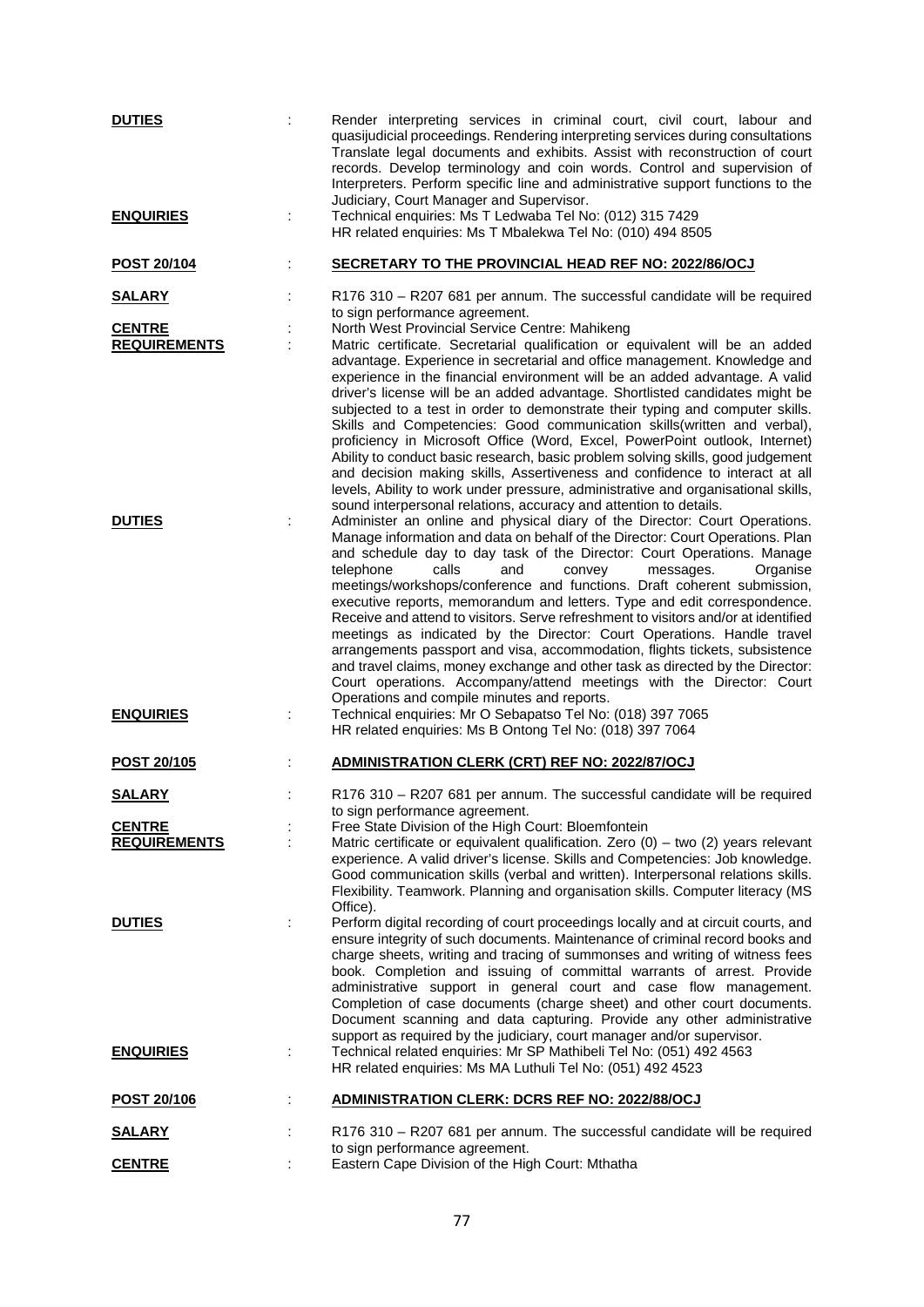| <b>REQUIREMENTS</b> |   | Matric certificate or equivalent qualification. Zero $(0)$ – two $(2)$ years relevant<br>experience. Appropriate experience in general, administration or court related<br>functions with regard to court recordings and /or case, flow management. A<br>valid driver's license will be an added advantage. Understanding of                                                                                                                                                                                                                                                   |
|---------------------|---|--------------------------------------------------------------------------------------------------------------------------------------------------------------------------------------------------------------------------------------------------------------------------------------------------------------------------------------------------------------------------------------------------------------------------------------------------------------------------------------------------------------------------------------------------------------------------------|
|                     |   | confidentiality in Government Knowledge of relevant legislation. Skills and<br>Competencies: Communication (written and verbal) and public relations skills.<br>Computer literacy (MS Office). Good interpersonal. Good problem solving<br>skills. Accuracy and attention to detail. Ability to work under pressure and solve<br>problems. Customer service skills. Document management and operational<br>knowledge of operating a DCRS/CRT machine.                                                                                                                          |
| <b>DUTIES</b>       |   | Prepare court before court proceedings. Perform digital recording of court<br>proceedings and ensure integrity of such documents. Provide administrative<br>support in circuit courts. Collecting statistics. Provide administrative support in<br>general on court performance and case flow management. Provide any other<br>administrative support in performance duties in HR, Finance and Supply Chain.<br>Facilities of the court as required by the Judiciary, Court Manager and /or<br>Supervisor.                                                                     |
| <b>ENQUIRIES</b>    | ÷ | Technical related enquiries: Ms A Makhaza Tel No: (043) 504 5500<br>HR related enquiries: Mr S Mponzo Tel No: (043) 726 5217                                                                                                                                                                                                                                                                                                                                                                                                                                                   |
| <b>POST 20/107</b>  |   | ADMINISTRATION CLERK: LEGAL REF NO: 2022/89/OCJ                                                                                                                                                                                                                                                                                                                                                                                                                                                                                                                                |
| <b>SALARY</b>       |   | R176 310 - R207 681 per annum. The successful candidate will be required<br>to sign a performance agreement.                                                                                                                                                                                                                                                                                                                                                                                                                                                                   |
| <b>CENTRE</b>       |   | Free State Provincial Service Centre (Stationed at the Bloemfontein                                                                                                                                                                                                                                                                                                                                                                                                                                                                                                            |
| <b>REQUIREMENTS</b> |   | Magistrate's Court)<br>Matric certificate or equivalent qualification. An LLB Degree or an equivalent<br>qualification will serve as an added advantage. Zero $(0)$ – two $(2)$ years'<br>relevant experience will serve as an added advantage. Skills and<br>Competencies: Knowledge of Public Service legislation, prescripts and                                                                                                                                                                                                                                            |
|                     |   | regulations. Research skills. Good communication skills (verbal and written).<br>Minute taking skills. Decision making and time management skills. Good<br>reporting skills. Creative and analytical thinking skills. Computer literacy (MS<br>Office).                                                                                                                                                                                                                                                                                                                        |
| <b>DUTIES</b>       |   | Conduct legal research for the Regional Court President/Chief Magistrate.<br>Compilation of statistics. Case flow management. Assist the Regional Court<br>Registrar and members of the public. Provide general administrative support<br>as requested by the court manager and supervisor.                                                                                                                                                                                                                                                                                    |
| <b>ENQUIRIES</b>    | t | Technical and HR related enquiries: Ms M Luthuli Tel No: (051) 492 4523                                                                                                                                                                                                                                                                                                                                                                                                                                                                                                        |
| POST 20/108         |   | <b>REGISTRAR'S CLERK (X4 POSTS)</b>                                                                                                                                                                                                                                                                                                                                                                                                                                                                                                                                            |
| <b>SALARY</b>       |   | R176 310 - R207 681 per annum. The successful candidate will be required<br>to sign performance agreement.                                                                                                                                                                                                                                                                                                                                                                                                                                                                     |
| <b>CENTRE</b>       |   | Mpumalanga Division of the High Court: Mbombela Ref No: 2022/90/OCJ (X2<br>Posts)<br>Mpumalanga Division of the High Court: Middelburg Ref No: 2022/91/OCJ (X2                                                                                                                                                                                                                                                                                                                                                                                                                 |
| <b>REQUIREMENTS</b> |   | Posts)<br>Matric certificate or equivalent qualification. Zero $(0)$ – two $(2)$ year's relevant                                                                                                                                                                                                                                                                                                                                                                                                                                                                               |
|                     |   | experience. Understanding of appeal process and petition procedures will be<br>an added advantage. Appropriate experience in general administration or court<br>related functions will serve as an added advantage. Understanding of<br>confidentiality in Government. Skills and Competencies: Good administration<br>and organising skills. Excellent communication skills (written and verbal).<br>Computer literacy (MS Office). Good interpersonal and public relation skills.                                                                                            |
|                     |   | Ability to work under pressure and solve problems. Numerical skills. Attention<br>to detail. Customer service skills orientated.                                                                                                                                                                                                                                                                                                                                                                                                                                               |
| <b>DUTIES</b>       |   | Rendering effective and efficient case flow management support service to the<br>Court. Attend to all stakeholders' enquiries and correspondences. Ensure<br>proper filing and safekeeping of all court records. Proper administration of all<br>appeal and petition processes. Ensuring proper receipt, processing,<br>administration and filing of all appeals and applications for leave to appeal.<br>Typing (or formatting) of draft memorandum decisions, opinions or judgment<br>entries written by or assigned by the judge. Perform general administrative<br>duties. |
| <b>ENQUIRIES</b>    |   | Technical Enquiries: Ms J Ngobeni Tel No: (013) 758 0000<br>HR Related Enquiries: Mr MV Maeko/ Mr MI Jele Tel No: (013) 758 0000                                                                                                                                                                                                                                                                                                                                                                                                                                               |